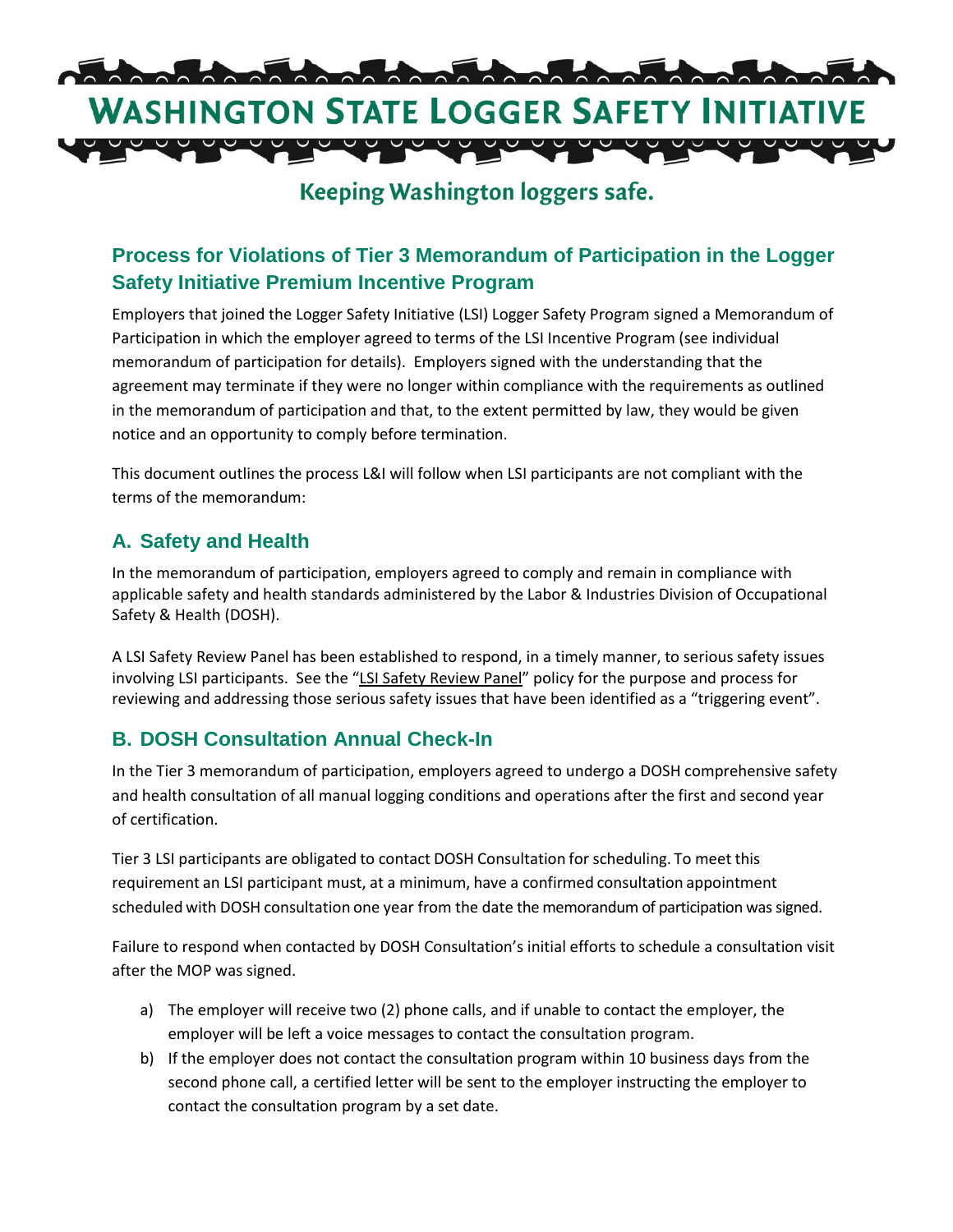c) If employer does not comply by the set-date, the employer will be referred to the LSI Taskforce for possible suspension and/or termination. The employer will be notified, in writing, of the department's decision following the taskforce discussion.

In Tier 3, the employer agreed to have written confirmation that they had corrected all identified safety and health hazards. If an employer has not corrected findings by the time identified by the consultant, the consultant will follow the process outlined in th[e DOSH Consultation Manual, Chapter 8, Section F.](http://www.lni.wa.gov/Safety/Rules/Policies/manuals/DOSHConsultationManual.pdf) If the employer has not provided the verification by the final action date, the employer will also be referred to the LSI Taskforce for possible suspension and/or termination. The employer will be notified, in writing, of the department's decision following the taskforce discussion

#### **C. Reporting**

In the memorandum of participation, employers agreed to submit monthly supplemental reports, including zero hour reports, for all work in risk class 5001 (LSI risk code 5551, 5552 or 5553). Employers agreed to accurately report and submit monthly reports as long as they are in the LSI Logger Safety Program.

If an employer does not submit a supplemental monthly report the following steps will be taken:

- 1. Employers must continue to submit monthly supplemental manual logging hours reports, including zero hour reports, for all work in risk class 5001 (LSI risk code 5551, 5552 or 5553).
- 2. Employer will receive an email or phone call from the LSI program office asking the employer to submit the missing report(s) within the next 10 business days unless another date is agreed too.
- 3. If employer does not comply within the next 10 business days (or the agreed date), a certified letter will be sent requesting that the employer submit the missing report(s) with the next 10 business days.
- 4. If employer does not comply within 10 business days, the employer will be referred to the LSI Taskforce for possible suspension and/or termination. The employer will be notified, in writing, of the department's decision following the taskforce discussion

# **D. Training Requirement**

The employer agreed to annually attend one formal LSI Employer Logger Safety Program training sessions and in cases where the employer delegates supervision and or training responsibilities, those individuals must also attend. If an employer does not meet the training requirement<sup>1</sup>, the following steps will be taken:

1. The employer will be sent a certified letter providing them with upcoming training options and a date by which they must come into compliance.

 $\overline{a}$ 

<sup>&</sup>lt;sup>1</sup> See "LSI Training Requirement Criteria" found a[t www.loggersafety.org](http://www.loggersafety.org/) for specific details regarding LSI training requirements.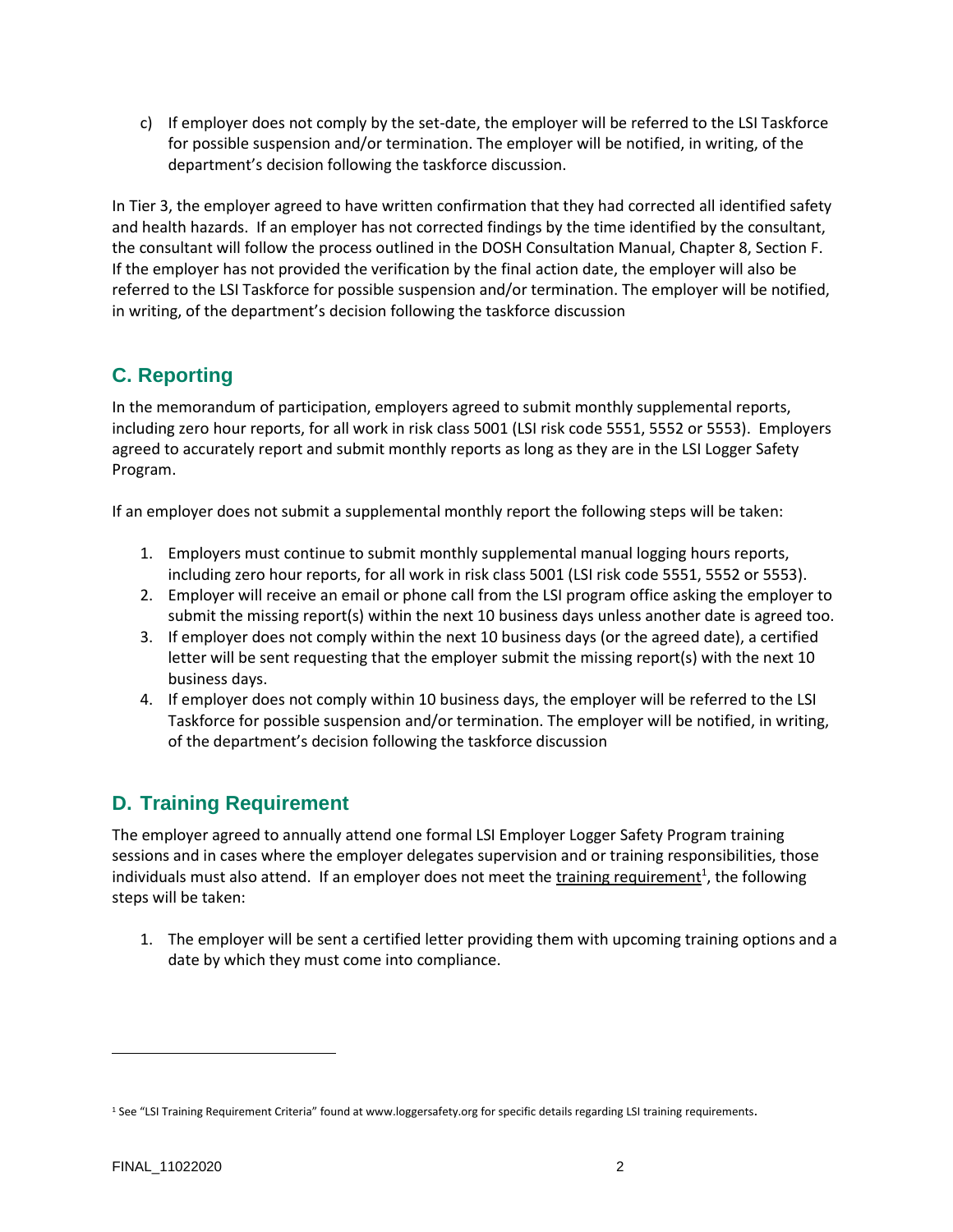2. If the employer does not come into compliance, the employer will be referred to the LSI Taskforce for possible suspension and/or termination from the program. The employer will be notified, in writing, of the department's decision following the taskforce discussion.

## **E. Good Standing**

In the memorandum of participation, employers agreed to keep their L&I premium account in "good standing" as outlined in WAC 296-17-31004 (4).

If an employer's account is considered no longer in "good standing", in regards to the LSI discount only, the following steps will be taken:

- 1. A certified letter will be sent notifying the employer that they are out of compliance and the LSI discount will be suspended unless the employer brings their account back in good standing within thirty (30) business days.
- 2. If the account is not in good standing within 30 business days, the employer will be terminated from the program and a new rate notice will be issued with the non-discounted rate.
- 3. Once an employer has brought their account back in to "good standing" (i.e. payment in full or alternatively established and is in compliance with a negotiated payment plan) they are eligible to reapply; applications will be reviewed by the LSI Taskforce and employers will be notified, in writing, of the department's decision following the taskforce discussion.

For someone's account to be in good standing, they must:

- Be registered with the department of labor and industries for industrial insurance coverage with the state fund.
- Have a certificate of coverage, also known as a liability certificate that has not been revoked or canceled.
- Have submitted all reports and supplements required by the department within the past year; and
- Be current with all payments due to the state fund, or are current with an approved written payment agreement with the department regarding all unpaid amounts due the state fund.

#### **F. Quarterly Reporting**

The employer agreed to report work hours in the appropriate risk classification(s) on quarterly reports. Employers who have self-identified misreporting of premium hours or were notified by an Account Manager that a reporting error was made must submit amended quarterly reports. Employers that do not submit amended reports will find their account no longer in "good standing" (see Section "Good Standing"). This section does not apply to reporting hours identified in premium audit status.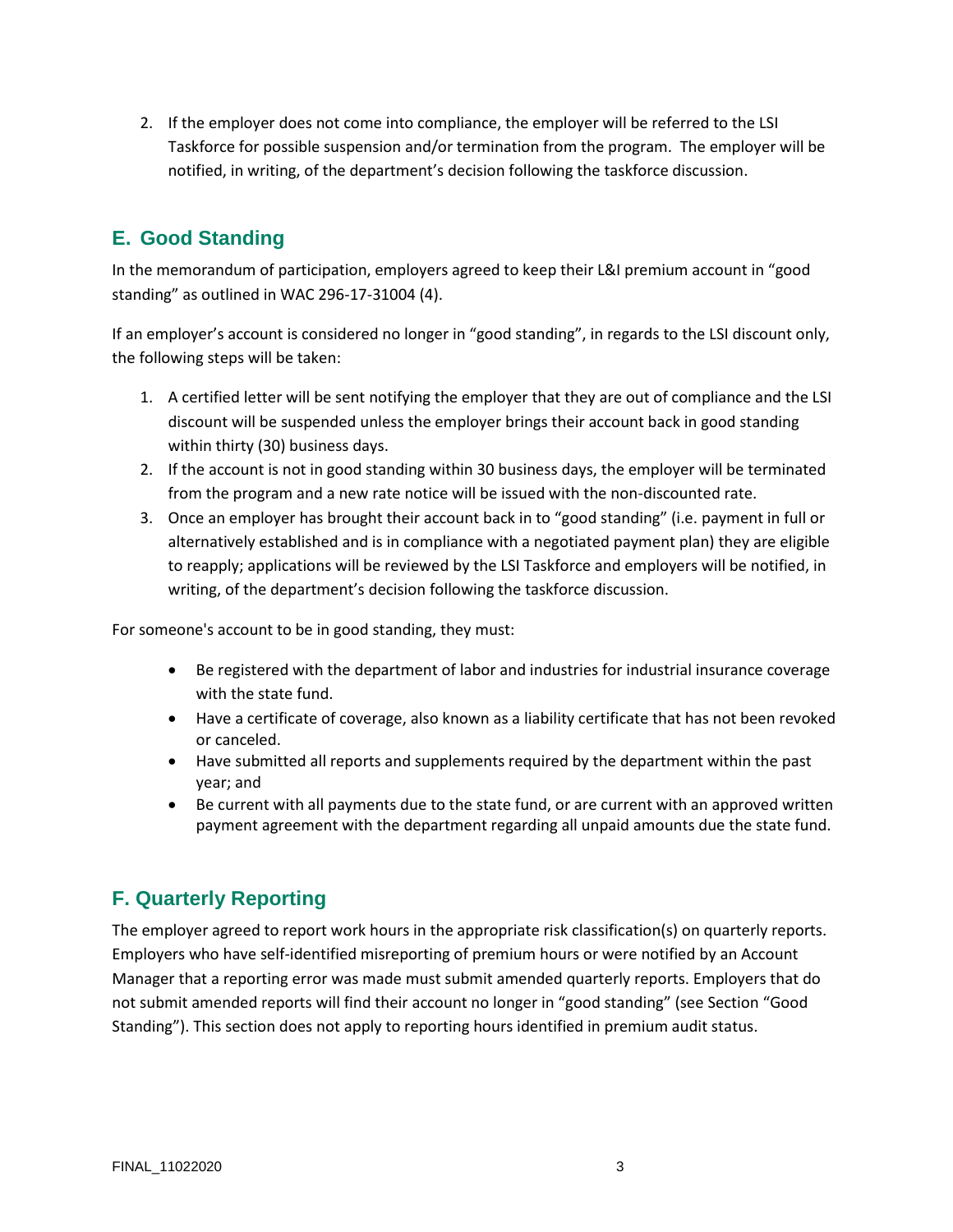#### **G. Repeat Findings:**

In the event of a premium audit, where an employer is found to have unreported worker hours or misclassified worker hours, the employer's workers' compensation account will be assessed those findings along with statutory penalties and interest. Any employer who is found to have repeat findings identified in a premium audit (final order) may be terminated from the LSI program. Premium audits will not be considered for repeat findings, when the audit occurred:

- Prior to the initial LSI technical premium audit, or
- Prior to January 1, 2013, or
- Greater than 9 years prior to the most current premium audit.

#### **H. Fraud**

An employer who is found to have willfully misrepresented worker hours or who has willfully misclassified worker hours will be immediately terminated from the LSI program and debarred from the premium discount for a 3 year period.

## **I. Recertification Year Requirements and Failing a LSI Third Party Recertification Audit**

The LSI program requirements include recertification by the third party auditor in the third year after initial certification. If the employer fails the recertification third party audit, see the policy "LSI Failed Independent Third-Party Audit Process" for the detailed steps and process.

For an employer to maintain a Tier 3 20% discount during their recertification year, the employer must make meaningful progress to become recertified by the Memorandum of Participation expiration date. If the company is not making a meaningful good faith effort to becoming recertified by the Memorandum of Participation expiration date the following steps will be taken:

- 1. A certified letter will be sent notifying the employer that their Memorandum of Participation in their recertification year is expiring and they have not met all the requirements in a meaningful good faith effort.
- 2. If they do not meet the requirements identified in the letter to become recertified before the Memorandum of Participation expiration date, the employer will be referred to the LSI Taskforce for possible suspension and/or termination from the program. The employer will be notified, in writing, of the department's decision following the taskforce discussion.

#### **J. Program Reinstatement after Termination**

An employer who has been terminated from the LSI program must wait at least one year, from the date of termination, before reapplying to join the program. Companies that reapply must include information on how they have addressed the deficiency that resulted in the termination. This information may be reviewed by the LSI Taskforce for a formal recommendation or decision on acceptance back in the program. L&I will make all decisions on the premium discount level.